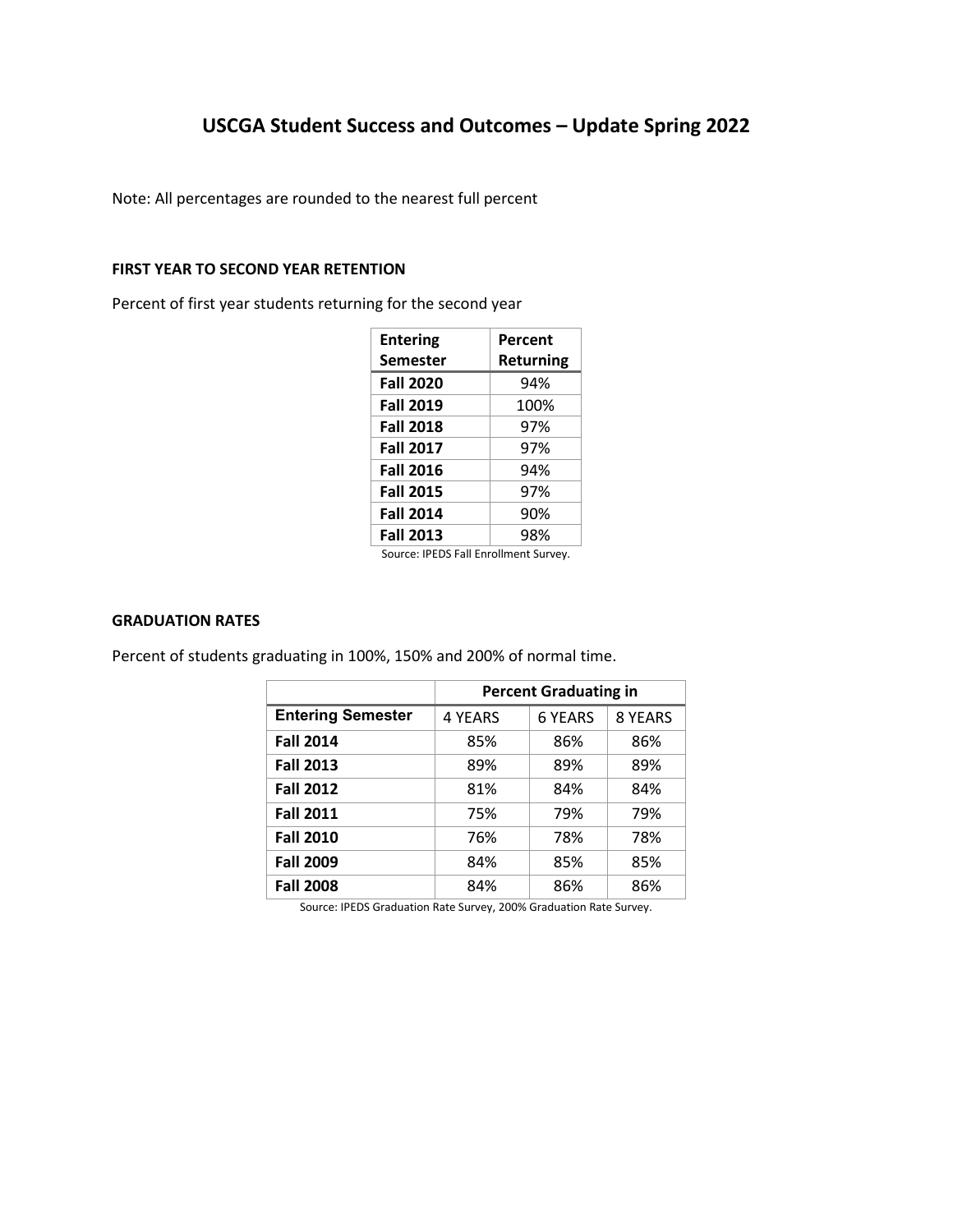## **STUDENT RIGHT-TO-KNOW DISAGGREGATED GRADUATION RATES**

 Percent of students graduating in 150% of normal time by entering cohort, disaggregated by gender and race/ethnicity

|                                     | Percent of Students Graduating in 150% of Normal Time<br>(6 Years) |                  |                  |                  |                  |
|-------------------------------------|--------------------------------------------------------------------|------------------|------------------|------------------|------------------|
|                                     | <b>Fall 2010</b>                                                   | <b>Fall 2011</b> | <b>Fall 2012</b> | <b>Fall 2013</b> | <b>Fall 2014</b> |
| <b>All Students</b>                 | 78%                                                                | 79%              | 84%              | 89%              | 86%              |
| Gender                              |                                                                    |                  |                  |                  |                  |
| <b>Men</b>                          | 76%                                                                | 78%              | 87%              | 90%              | 81%              |
| Women                               | 84%                                                                | 83%              | 79%              | 87%              | 95%              |
| Race and Ethnicity                  |                                                                    |                  |                  |                  |                  |
| <b>Nonresident Alien</b>            | $***$                                                              | $***$            | $***$            | $***$            | $***$            |
| <b>Hispanic</b>                     | 73%                                                                | 83%              | 87%              | 86%              | 86%              |
| American Indian or Alaska Native    | n/a                                                                | $**$             | $***$            | $***$            | $***$            |
| Asian                               | $***$                                                              | 53%              | 80%              | 73%              | 68%              |
| <b>Black or African American</b>    | 50%                                                                | 50%              | 22%              | 75%              | 64%              |
| Native Hawaiian or Pacific Islander | $***$                                                              | $***$            | $***$            | $***$            | $***$            |
| White                               | 79%                                                                | 85%              | 87%              | 91%              | 91%              |
| Two or more races                   | $***$                                                              | 90%              | 82%              | 83%              | 82%              |
| Unknown race and ethnicity          | $***$                                                              | $***$            | $***$            | $***$            | $***$            |

Source: IPEDS Graduation Rate Survey. Rates for cells with n<10 are suppressed (\*\*)